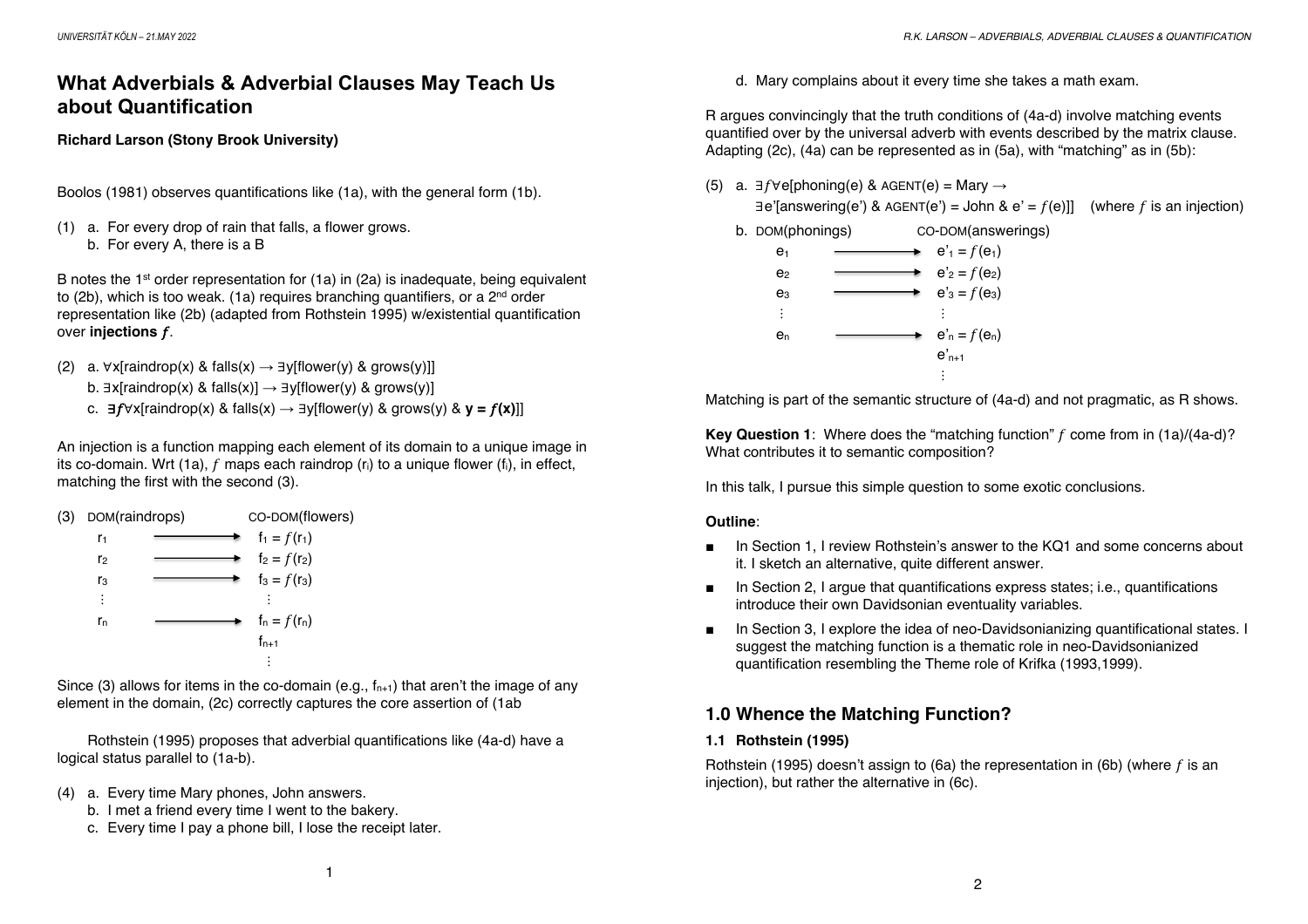- b.  $\exists f \forall e$ [phoning(e) & AGENT(e) = Mary  $\rightarrow \exists e'$ [answering(e') &  $AGENT(e') = John & e' = f(e)$
- c.  $\forall e$ [phoning(e) & AGENT(e) = Mary  $\rightarrow \exists e$ '[answering(e') & AGENT(e') = John & **M(e') = e** ]]

Here M is a contextually understood function from events to events. But:

- Instead of being a total function from phonings (e) to answerings (e'). M is a partial function from answerings (e') to phonings (e).
- In addition to being injective, M is onto (7).



These assumptions correctly entail there to be at least as many answerings as phonings. But the analysis is peculiar in reversing the intuitive direction of mapping. Why does R do this?

- **R's Answer to KQ1**: The pairing function is contributed by a prepositional element in the main clause.
- (8) Every time Mary phones, John answers.



(9) a. *every time Mary phones*  $\Rightarrow \lambda P \forall e$ [phoning(e) & AGENT(e) = Mary  $\rightarrow P(e)$ ] b. *John answers* ⟹ λei∃e'[answering(e') & AGENT(e') = John & **M(e') = ei**]

- (10) a. John flew his space ship to the Evening Star.
	- b. ∃e[flying(e) & **AGENT(e) = John** & **THEME(e) = his spaceship** & **TO(e) = the Evening Star**]

#### **Concerns About R's Analysis**:

- i. How do we extend R's account to  $(1a)$ ? *For* (≈ M) is syntactically/semantically unassociated with the indefinite subject (*a flower*), whether pied-piped (11a) or LF-reconstructed (11b). How can *for* end up pairing flowers with rain drops??
- (11) a.  $[PP$  **For** every drop of rain that falls] [a flower grows  $[PP]$ . b. [NP Every drop of rain that falls], [a flower grows [PP **for** ].
- ii. How do we analyze adverbials not involving a P? (12a) seems semantically identical to (2a), but  $[p \varnothing]$  is not motivated here (12b).
- (12) a. Always if/when Mary phones, John answers. b. Always if/when Mary phones [ John answers  $[PP \emptyset t]$  ].???
- iii. Taking Ps & θ-roles as functions from events to individuals is questionable; it requires counter-compositional functions, where the object of P/θ is not its first argument (13a-c). A parallel analysis of M is correspondingly dubious.
- (13) a. λyλx[R(y)(x)]
	- b.  $\lambda x \lambda e$ [TO(e)= x]
	- c.  $λxλe[AGENT(e) = x]$

### **1.2 An Alternative**

I suggest a different analysis based on a different answer to our key question about semantic composition.

**My Answer to KQ1**: The pairing function is contributed by the quantifier itself.

(14) Every time Mary phones, John answers



∃"∀**e[phoning(e) & AGENT(e) = Mary →** ∃**e'[** answering(e') & AGENT(e') = John **& e' =** "**(e)**]]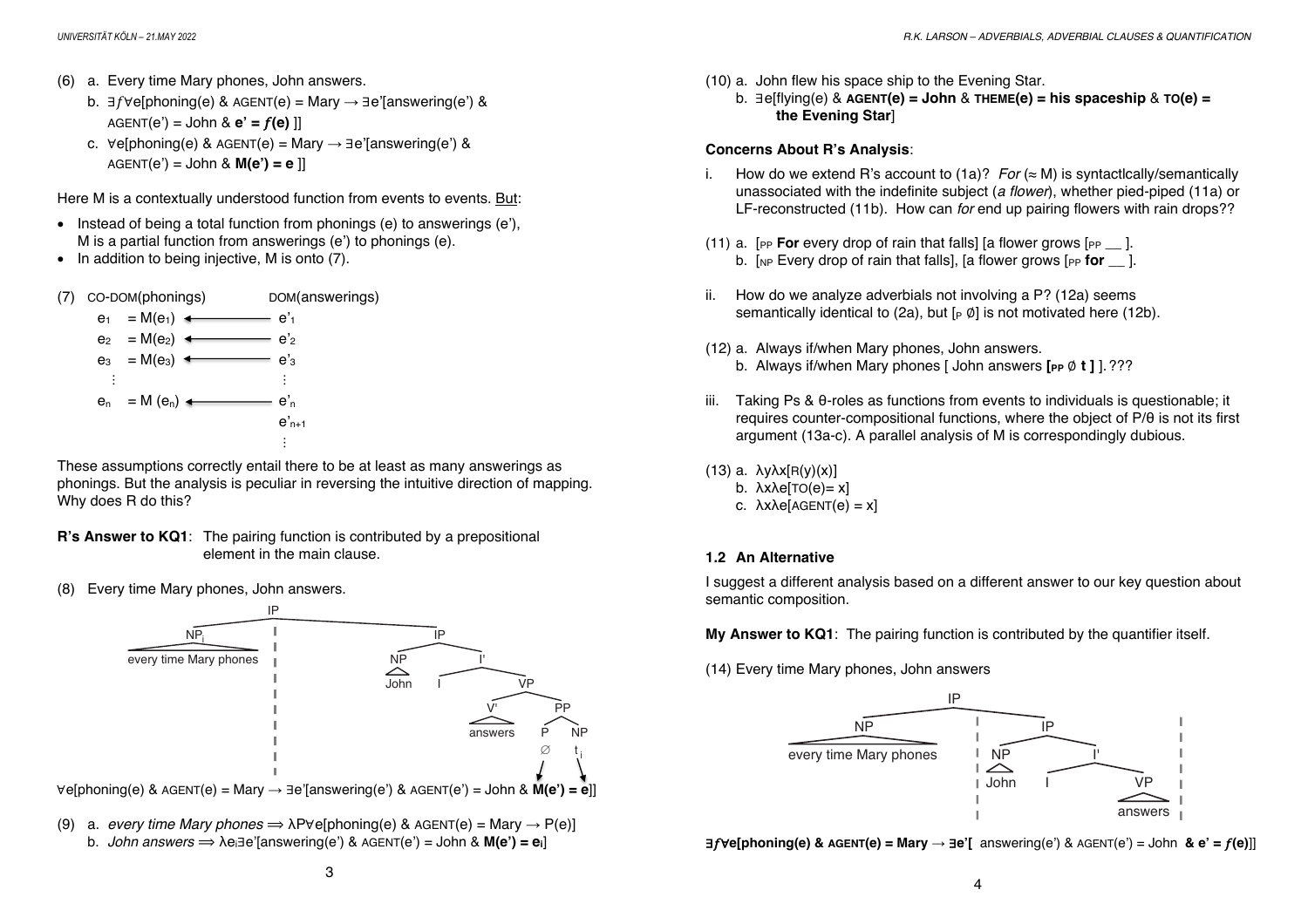(15) a. *every*  $\Rightarrow \lambda Q \lambda P \forall x [Q(x) \rightarrow P(x)]$ b. (*for*) *every*  $\Rightarrow$   $\lambda Q \lambda P \exists f \forall x [Q(x) \rightarrow \exists y [P(y) \& y = f(x)]]$ 

(16) a. *every time Mary phones*  $\implies$  $\lambda$ P**∃** $f \forall x$ [phoning(x) & AGENT(x) = Mary  $\rightarrow \exists y$ [P(y) &  $y = f(x)$ ]] b. *John answers*  $\implies \lambda z$ [answering(z) & AGENT(z) = John]

#### **Discusssion:**

- i. Although distinct, (15a-b) are closely related; (15b) entails (15a) when  $f$  is the identity function (i.e., when  $f(x) = x$ ):
- (17) λQλP∀x[Q(x) → ∃y[P(y) & **y = x** ]] ⊨ λQλP∀x[Q(x) → P(x)]

(15b) can therefore be viewed as the "generalized universal" of which the "classical universal" (15a) is a special case.

```
Generalized Universal: "There are at least as many Ps as Qs."
Classical Universal: "There are at least as many Ps as Qs that are also Ps."
```
- ii. The nominal & adverbial domain exhibit both kinds of quantification. Boolos examples like (1a) show the generalized universal in the nominal domain. (18ab) (from Rothstein 1995) show the classical universal in the adverbial domain:
- (18) a. Every time Mary sees a horror movie, she sees it with John. b. Every time I drink whisky, I drink Laphroaig.
- iii. The domain/co-domain of f can be different; f: things  $\rightarrow$  events (19a), and f: events  $\rightarrow$  things (19b). The variables in (15b) must therefore be understood as **unsorted**.
- (19) a. For every "A" Mary gets on her report card, John donates \$5 to charity.  $(\text{arades} \rightarrow \text{donation events})$ 
	- b. Every time Mary steps, there is a foot print. (stepping events  $\rightarrow$  foot prints)

### **RE: Concerns w/ Rothstein (1995)**

- i. The quantifier analysis generalizes directly to Boolos cases like (1a).
- $(20)$  a. *for every raindrop that falls*  $\Rightarrow$  $\lambda$ P**3** $f \forall x$ [raindrop(x) & falls(x)  $\rightarrow \exists y$ [P(y) &  $y = f(x)$ ]] b. *a flower grows*  $\Rightarrow$ λz[flower(z) & grows(z)]

ii. The quantifier analysis extends directly to *always* (21).

 $(21)$  *Always*  $\implies$   $\lambda$ Q $\lambda$ P $\exists$ *f*∀e[Q(e)  $\rightarrow$   $\exists$ e'[P(e') &  $\gamma$  = *f*(e')]]

iii. The quantifier analysis doesn't locate the matching function  $(f)$  in a P.

**Key Question 2**: Why is there an injection inside the interpretation of quantifiers?

## **2.0 Quantificational States**

Davidson (1967a) suggests the semantics of Vs should go from (22a)  $\rightarrow$  (22b). Similarly (in principle) for relational As (23a-b), Ps (24a-b) & Ns (25a-b).

| (22) Shem kicked Shaun.    | (23) Shem is <b>envious</b> of Shaun. |
|----------------------------|---------------------------------------|
| a. $kick(x, y)$            | a. envious-of $(x, y)$                |
| b. $kick(x, y, e)$         | b. envious-of $(x, y, e)$             |
| (24) Shem is near Shaun.   | (25) Shem is a relative of Shaun.     |
| a. <b>near</b> $(x, y)$    | a. relative-of( $x, y$ )              |
| b. <b>near</b> $(x, y, e)$ | b. relative-of $(x, y, e)$            |

Consider now quantifiers, widely taken to express relations between properties (26a)/(27a). Are eventuality variables motivated here too (26b)/(27b)?

| (26) All men complain. | (27) Men always complain. |
|------------------------|---------------------------|
| a. $ALL(P, Q)$         | a. $ALWAYS(P, Q)$         |
| b. $ALL(P, Q, e)$      | b. $ALWAYS(P, Q, e)$      |

In fact, we can find motivation for this move in constructions that express relations to eventualities: causatives, perception verbs and adverbial quantifiers.

### **2.1 Causing Quantificational States**

Davidson (1967b) proposes that causation is a relation between eventualities (28) (which include both events and states). (29) illustrates the idea concretely.

(28) CAUSE( e , e' )

- (29) a. John's sneezing made Mary leave.
	- b. John's sneezing  $\Rightarrow$  ie[sneeze(John,e)]
	- c. Mary leave  $\Rightarrow \exists e'$ [leave(Mary,e')]
	- d. John's sneezing made Mary leave  $\Rightarrow$

∃e'[leave(Mary,e') & **CAUSE**( ιe[sneeze(John,e)] , e' )]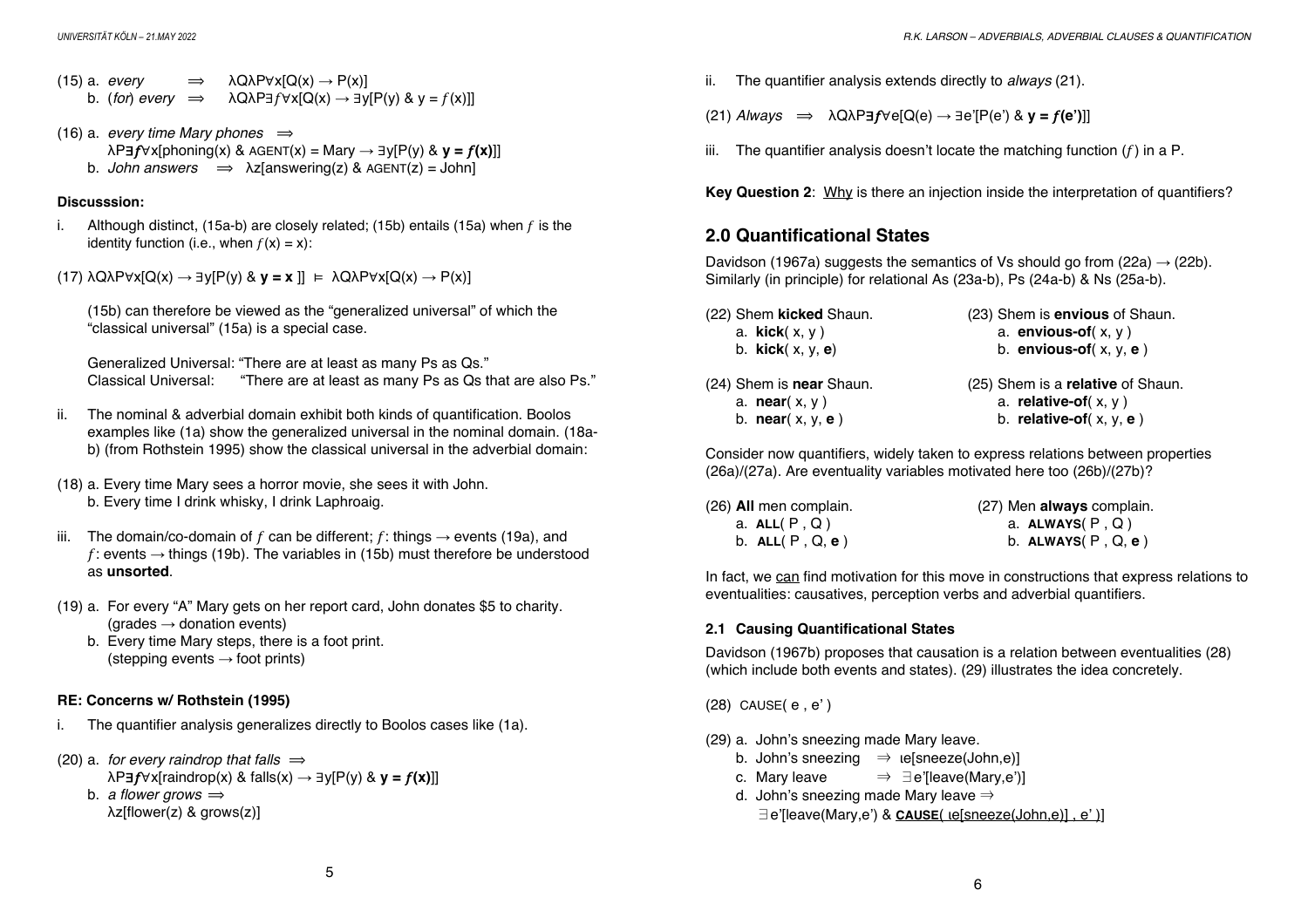Accepting this, reference to Q-states seems motivated. Consider (30-31) from Johnston (1994):

- (30) a. Leopold always robs a bank because he needs money fast.
	- b. Frankie always misses the bus because he is a slow runner. (cf. *Because he is a slow runner Frankie always misses the bus*.)
- (31) John always sold shares because he needed the money.
	- a. 'Each event of John's selling shares was caused by a state of John's needing money'
	- b. 'John's need for money caused a certain behavioral pattern, viz.: John's always selling shares.'
		- (cf. *Because he needed the money John always sold shares*.)

In (30a)/(31a) individual states cause individual events. But (30b)/(31b), a state causes a "quantificational pattern". Consider also (32):

(32) a. [a dog's biting him in childhood] made

[John always become nervous when a dog was near him].

b. [Fido's conditioning] caused his salivating.

*Always* binds all events variables in its scope. Hence without a state corresponding to *always* itself, **CAUSE** will have no second event to relate to (33). We appear to need something like (34):

 $\downarrow$ (33) **CAUSE**( ιe[a-dog's-biting-John(e)] , **??** ) **ALWAYS**( {e": John-become-nervous(e")} , {e\*: a-dog-near-John(e\*)} )

 $(34) \exists$  **e**  $\lceil$  **CAUSE** $\lceil$  **le**  $\lceil$ a-dog's-biting-John $\lceil$ e $\rceil$ , **e**  $\rceil$  &  $\lceil$ **ALWAYS**( {e": John-become-nervous(e")} , {e\*: a-dog-near-John(e\*)} , **e** )

### **2.2 Perceiving Quantificational States**

Higginbotham (1983) and Vlach (1983) argue that perception is a relation between individuals  $(x, y)$  (35), where the latter  $(y)$  can be an eventuality (36).

(35) SEE/HEAR( x , y , e )

- (36) a. John heard Mary leave.
	- b. Mary leave.  $\Rightarrow \exists e'$  [leave(Mary,e')]
	- d. John heard Mary leave ⇒ ∃e∃e'[leave(Mary,e') & **HEAR**( John, e' , e)]

Again, accepting this, reference to Q-states seems natural. Consider (37a,b).

- (37) a. John heard Mary frequently complain about her job. (≠ John frequently heard Mary complain about her job.)
	- b. John saw Mary often leave before 5:00pm. (≠ John often saw Mary leave before 5:00pm.)

In both John sees/hears, not specific events, but instead a regular pattern of behavior on Mary's part - a state.

*Frequently* binds all events variables in its scope. Thus without a state corresponding to *frequently* itself, **HEAR** has no second event to relate to (38). We appear to need something like (39):

 $\mathbf{I}$ (38) ∃e' [ **HEAR**( John , **??** , e' ) & **FREQ**( ${e$ ": Mary-complain-about-job( $e$ ")},  ${e^* : C(e^*)}$ )

(39) ∃**e** ∃e' [ **HEAR**( John , **e** , e' ) & ⬇ **FREQ**( {e": Mary-complain-about-job(e")} , {e\*: C(e\*)}, **e** )

### **2.3 Quantifying Over Quantificational States**

Adverbial quantifiers quantify over eventualities (Rothstein 1995; Herburger 2000). In GQ terms, this means relating sets (40)/(41a-b).

(40) **ALWAYS**( {e: P(e)} , {e\*: Q(e\*)} )

(41) a. John **always** eats in the hotel restaurant. b. **ALWAYS**( {e: John-eats-in-HR(e)} , {e\*: C(e\*)} )

Assuming this is correct, consider sentences involving multiple adverbial Qs (42a,b).

- (42) a. **Usually** (when he is staying at the Four Seasons) John **always** eats in the hotel restaurant.
	- b. **Often** (when he in feeling down) John will **frequently** visit a casino./John will frequent casinos.

In both we seem to say of a certain behavioral pattern on John's part – his always eating somewhere, his frequently visiting something, etc. – that it's attested with a certain frequency – that it is usual in certain circumstances, that it is frequent, etc.

*Always* binds all eventuality variables in its scope. Hence without a state corresponding to *always* itself, binding by *e†* in the first arg of *usually* is vacuous (43). We appear to need something like (44):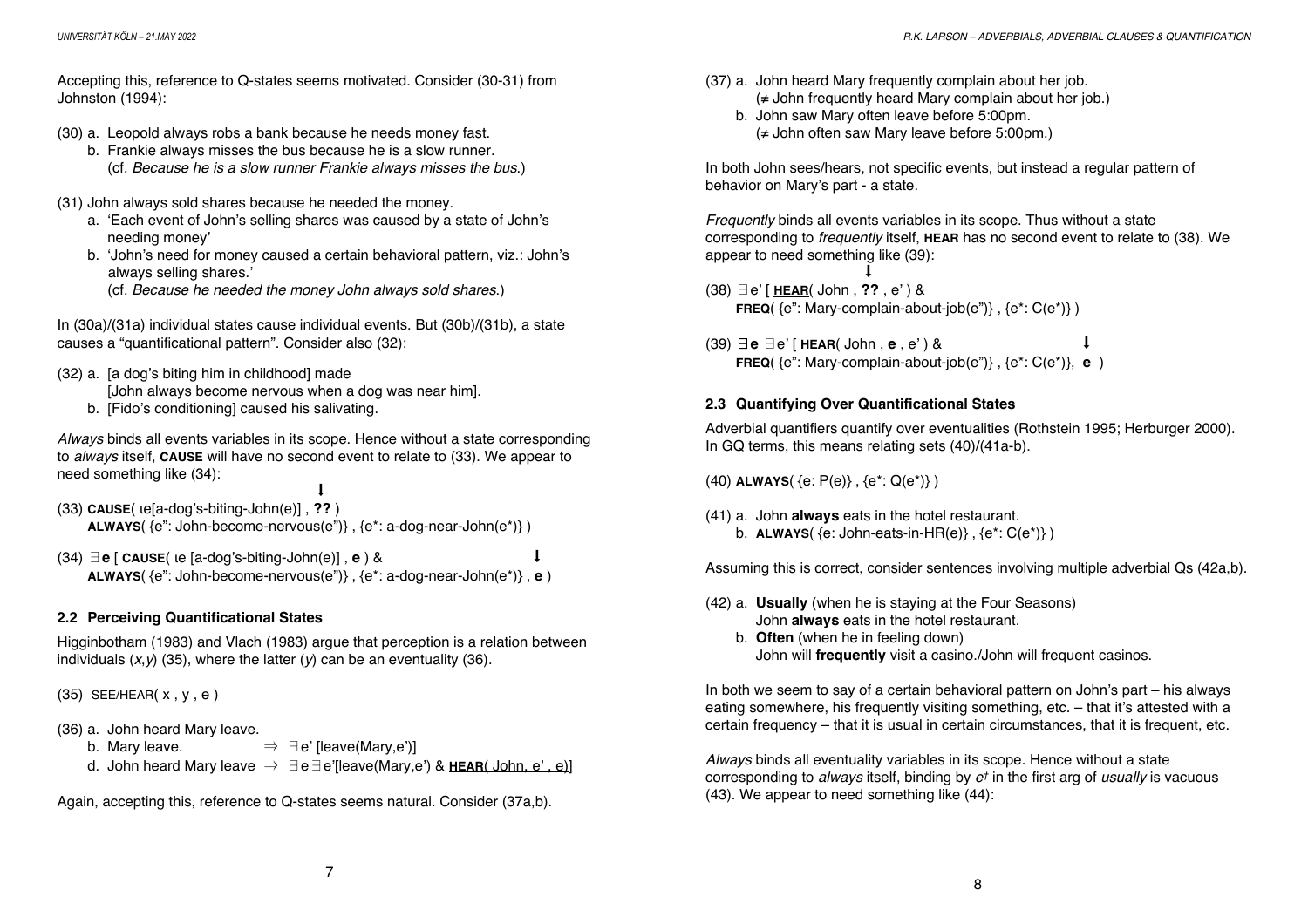

## **3.0 Neo-Davidsonian Quantificational States**

Neo-Davidsonians take the semantics of Vs further, from  $(45a) \rightarrow (45b)$ . Similarly (in principle) for relational As (27a-b), Ps (28a-b) and Ns (29a-b).

| (45) Shem kicked Shaun.                                                        | (46) Shem is <b>envious</b> of Shaun.              |
|--------------------------------------------------------------------------------|----------------------------------------------------|
| a. $kick(x, y, e)$                                                             | a. envious-of( $x, y, e$ )                         |
| b. kicking(e) & $\theta_1$ (e, x) & $\theta_2$ (e, y)<br>"ARGUMENT SEPARATION" | b. envy(e) & $\theta_1$ (e, x) & $\theta_2$ (e, y) |

| (47) Shem is near Shaun.                                | (48) Shem is a relative of Shaun.                     |
|---------------------------------------------------------|-------------------------------------------------------|
| a. <b>near</b> (x, y, <b>e</b> )                        | a. relative-of( $x, y, e$ )                           |
| b. proximity(e) & $\theta_1$ (e, x) & $\theta_2$ (e, y) | b. kinship(e) & $\theta_1$ (e, x) & $\theta_2$ (e, y) |

If event variables are indeed motivated with quantifiers (49a)/(50a), is argument separation possible here as well (49b)/(50b)?

| (49) All men complain.                            | (50) Men always complain.                          |
|---------------------------------------------------|----------------------------------------------------|
| a. ALL (P, Q, e)                                  | a. $ALWAYS(P, Q, e)$                               |
| b. All(e) & $\theta_1$ (e, P) & $\theta_2$ (e, Q) | b. All (e) & $\theta_1$ (e, P) & $\theta_2$ (e, Q) |

**Problem**: Qs express pure relations between sets of individuals: cardinalities, proportions, etc. (51a) What happens to this relation with a state interposed (51b)?





It's here that "matching" quantification guides us.

(53) a.  $\{y: \text{sneezes } (y)\} \supseteq \{x: \text{left}(x)\}$ 

b. {e: leaving(e) & Ag(e,**m**)} ⊇ {e': sneezing(e) & Ag(e,**j**)} X

Davidsonian events are **thematically unique**; a given event can have at most one agent, theme, goal, etc. This means no event of Mary leaving can also be an event of John's sneezing. The first set cannot contain the second.

This result is general for adverbial Qs understood as quantifying over events.

- (54) a. If it snows, Mary usually stays inside.
	- b. MOST(P,Q) iff  $IQ \cap P$  | >  $|Q P|$
	- c.  $| \{e: \text{Showing}(e)\} \cap \{e': \text{Stay-inside}(e') \& \text{Th}(e', m)\} | >$ 
		- $\{e: \text{Showing}(e)\} \{e': \text{Stay-inside}(e') \& \text{Th}(e', m)\}\$

How is this point accommodated?



(56) a. 'The image under  $f$  of the snowing events (Q) in the staying-inside events (P) is larger than its complement in the staying-inside events.'

b.  $| f({\epsilon}$ : Snowing(e) $)$ | {e': Stay-inside(e') & Th(e',**m**)} − **ƒ(**{e: Snowing(e)}**)** |

Adverbial Qs thus typically present a situation opposite to nominal Qs: we precisely can't compare sets Q and P directly. Comparison of P is to a subset  $f(Q)$  that is the injective image of Q.

### **3.1 Executing Argument Separation**

Comparing images suggests a way of neo-Davidsonianizing quantifiers, as a generalization of (55b).